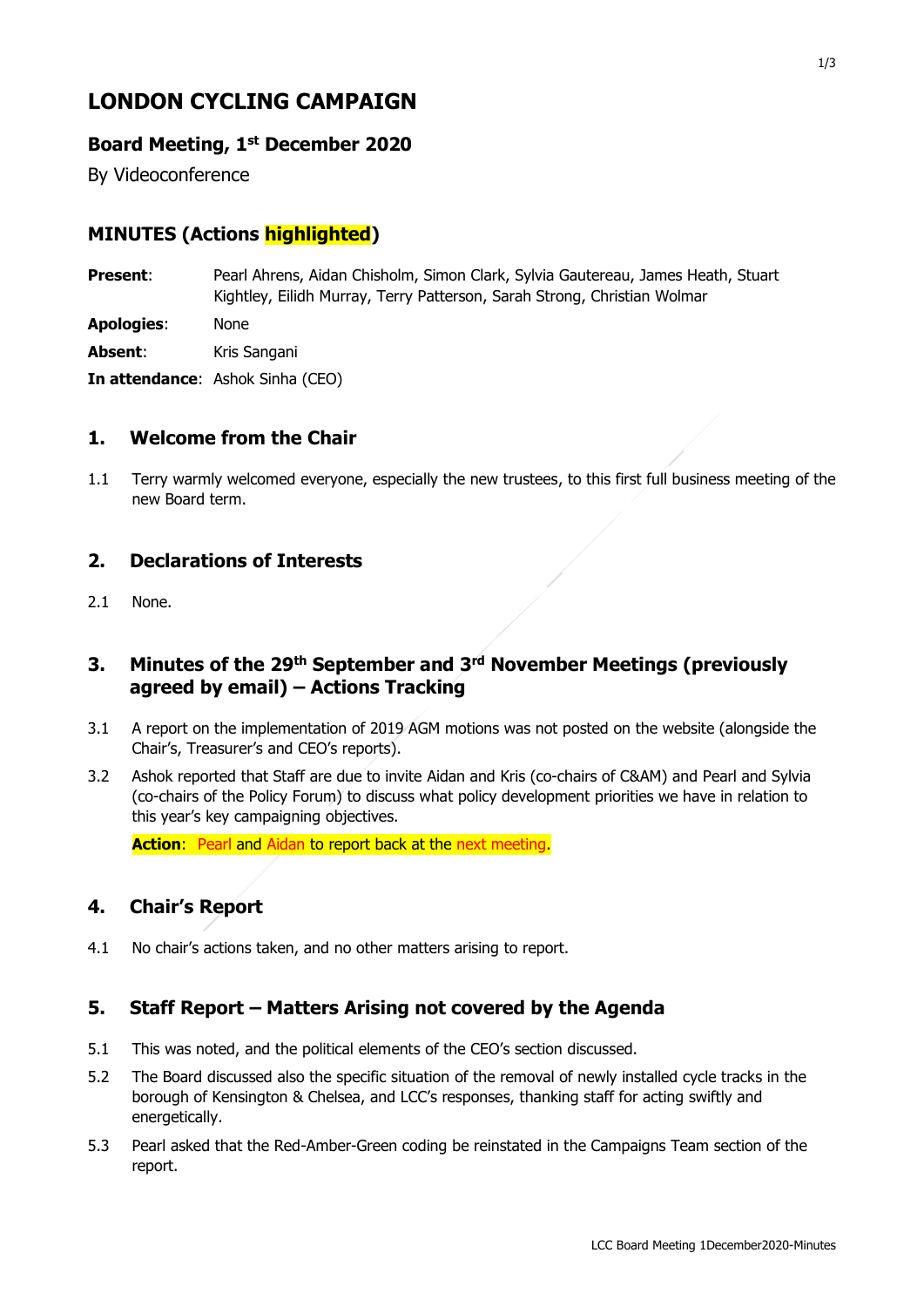- 5.4 Stuart noted the Government's positive proposed changes to the Highway Code, and explained the work he and members of staff have being doing to support and further improve these.
- 5.5 Noting also that it is proposed that the new Code includes a "hierarchy of road users," he also suggested that the issue of Presumed Liability, which LCC is committed to supporting, may come more to the fore once the Government publishes the final version of the Code.

## **6. Reports from Committee Chairs**

6.1 Only the Business Committee had met since the last Board meeting. James underlined that our finances are in good shape, finance controls are strong, and there is headroom to invest in expanding our campaigning.

## **7. KPIs for 2020-2021**

- 7.1 Ashok suggested that a dashboard approach may help: what are the key indicators that the membership would like to see at the AGM that would indicate the health, impact and progress of the organisation? What are the few high level targets we have set (e.g. number of mayoral candidates signed up to our Climate Safe Streets agenda, membership growth or number of healthy groups, Corporate Strategic Partners), and have we met them?
- 7.2 Terry said that it was important to have a spread of KPIs across areas membership numbers, number of healthy groups, financial performance and so on – and also to ensure any targets are achievable.
- 7.3 Terry, James and Christian underscored the importance of also looking at diversity and equality, particularly around gender and race.
- 7.4 The Board agreed that having adequate reserves should be a KPI.
- 7.5 It also agreed that campaigning KPIs should include those key objectives that are amenable to numerical analysis, and also a few others that are more qualitative in nature.
- 7.6 Trustees agreed with James that there should be a KPI (or KPIs) on social media reach. Stuart offered that a colleague of his could help with SEO and analytics.

**Action**: Terry to work with Ashok, and with Pearl on the campaigning KPIs, to draft a full set of KPIs for approval at the next meeting.

## **8. Awayday Agenda**

- 8.1 The Board agreed that a physical Awayday will not be possible for some time to come.
- 8.2 It agreed that the Awayday should therefore be postponed to the Spring. Terry will put out a call for agenda items closer to the time.

#### **9. Trustee Links**

- 9.1 The Board considered Terry's proposed allocation of trustees to local groups. Terry assured trustees that the work is voluntary, and need only be light touch, but was often very valuable in helping groups develop and was appreciated by group members.
- 9.2 The following allocations were agreed:

Christian – Hammersmith & Fulham, Hillingdon

Sarah – Croydon, Bromley, Camden